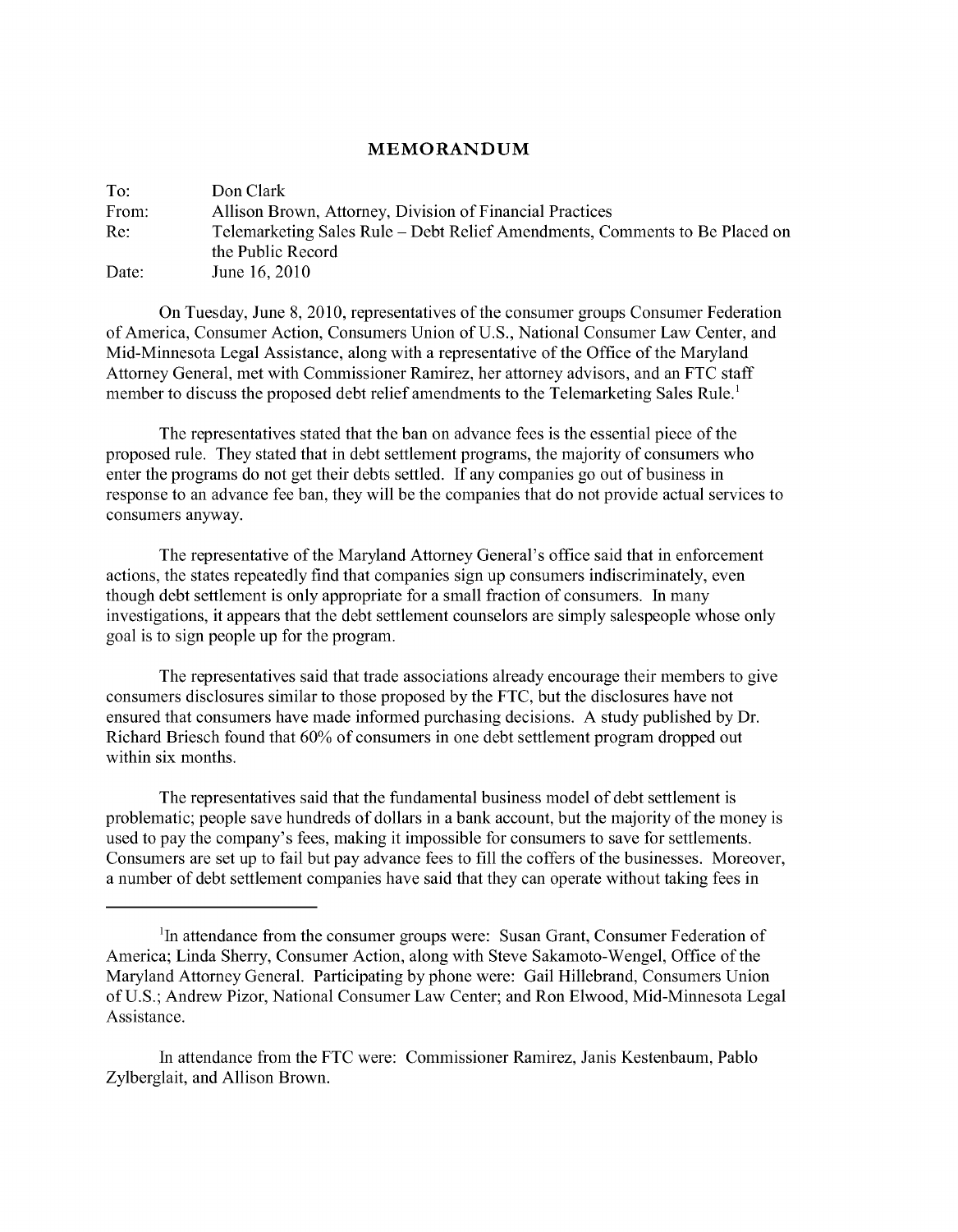advance of settlement.

The representatives said that the debt settlement industry associations are blaming others for problems that the **FTC** cannot fix through this rule, such as creditor incentives to provide more favorable payment plans and creditor harassment. The representatives also said the incentives are not properly aligned in the current system, as once consumers pay the full fees, the companies do not have the incentive to engage in additional work on behalf of the consumers.

The representatives said that even a robust refund right would not be adequate to protect consumers. The representatives emphasized that entering a debt settlement program has significant opportunity costs to consumers — they may lose time and money that would have been better spent in utilizing other alternatives, such as bankruptcy or credit counseling. They also said that getting money back after paying is difficult, and a refund right does not get people's time back. In addition, they said that a refund right is least effective for those who need it most, including those who are not aware of their rights. Finally, if a refund right only lasts until the consumer receives the first settlement, the company would have the incentive to settle a small debt very quickly in order to extinguish the refund right, which does not provide a substantial benefit to the consumer.

The representatives said that the companies are utilizing a large share of the upfront fees they collect on advertising and paying lead generators for consumer names/contact information. Some lead generators charge \$500 per lead. Moreover, the companies are not actually spending money on individualized financial counseling; they provide off-the-shelf budgeting information to consumers, information that is free from many consumer organizations and other sources.

The representatives emphasized that under an advance fee ban, if the debt settlement company produces results in a prompt and timely fashion, it will get paid in a prompt and timely fashion.

The representatives noted that in the Dr. Briesch study, the median amount of debt of consumers in the program was \$24,000. They said that many consumers who have \$24,000 in debt cannot save several hundred dollars a month, which is necessary to complete a debt settlement program. Thus, the program is designed to fail after collecting advance fees.

The representatives said that the data submitted by TASC are not reliable and were not subject to audit, but even if you assume the industry data are accurate, they show that most consumers pay for results that are not delivered.

The representatives provided the following additional recommendations:

**•** The Commission should also consider banning advertising of savings rates unless 80% of customers achieve the advertised savings rate, and the rate accounts for the provider's fees.

**•** The Commission should impose a carve-out to the face-to-face exemption for debt relief services so that debt relief companies cannot evade an advance fee ban by hiring a runner to go